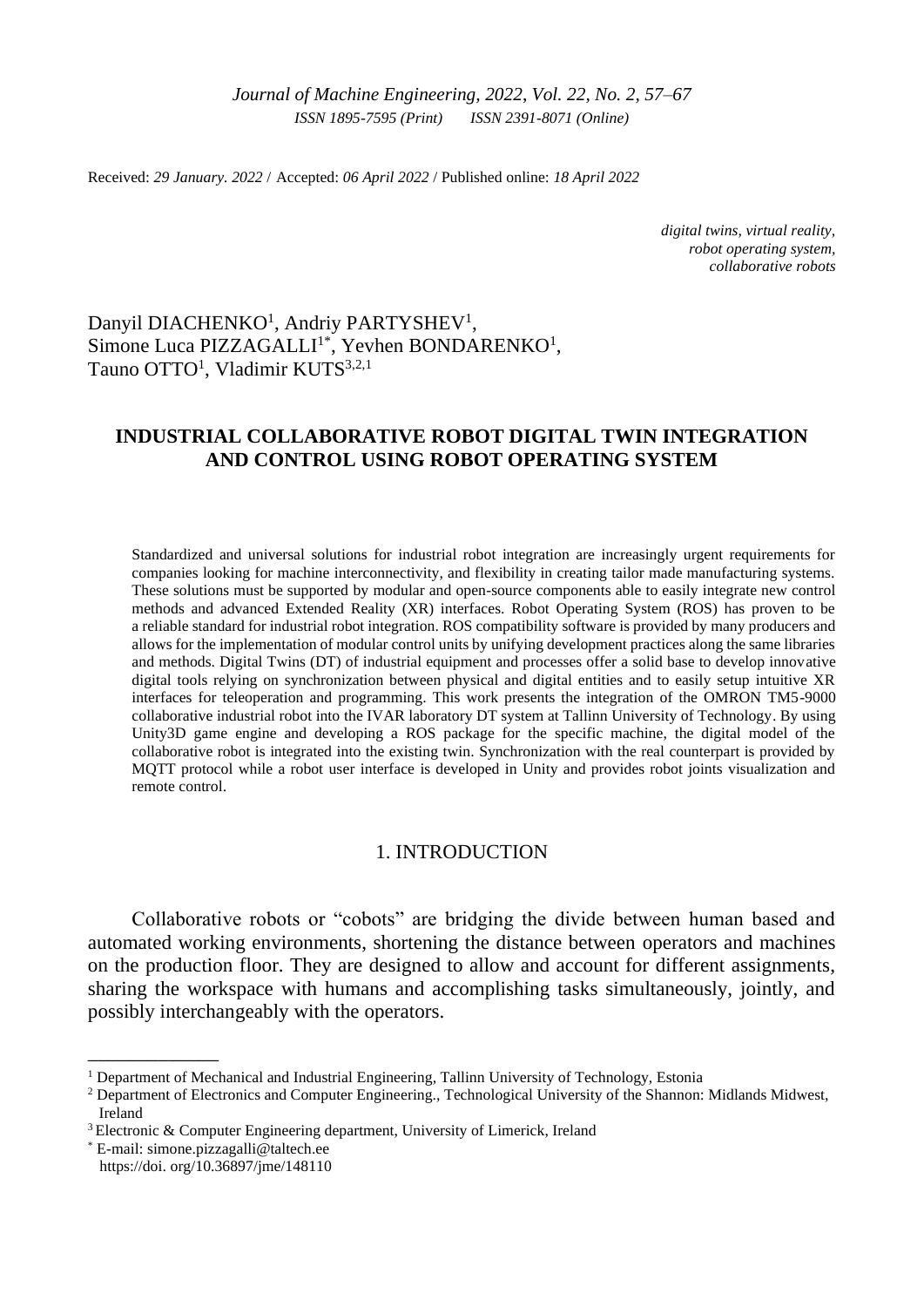The implementation of Industry 4.0 (I4.0) technologies and the rapid evolution of new production models driven by flexibility and rapid adjustments to the market [1], is reflected by the interest and robots [2] towards the Operator 4.0 paradigm [3]. As the market diversifies and the number of companies developing cobots increases, the usage of Robot Operating System (ROS) [4] as the cross-platform software for robot development grows, while more leading manufacturers provide ROS drivers and integration to the new products (e.g. Universal Robots, ABB or Techman Robot) [5]. ROS has many advantages by providing high level functionalities, easy integration of different machines and sensors, and the benefits of an operating system with reusable services and development tools. Integration, reconfiguration, and interoperability become easier to handle tasks under these premises, facilitating the development of smart and highly dynamic industrial collaborative systems. Furthermore, these characteristics lead to an increased research interest for implementation of applications specifically designed in ROS and taking advantage of its possibilities. The study presented in [6], for instance, describes a new method of time synchronization for modular collaborative robots using ROS. The research presented in [7] focalizes on a ROS based integration API for the KUKA iiwa lightweight robot facilitating the development of new collaborative processes and integration with other machines. The study by Kallweit et al. [8] uses ROS to integrate a novel collision detection safety system to an industrial robotic arm. The robot operating system is used for sensor integration and prediction of the worker behavior, collision detection and robot control and path planning tasks. The study in [9] proposes a ROS based integration for electric propulsion drive Digital Twin (DT) synchronization with the real-world counterpart and aimed at autonomous driving vehicles. The system grants faster data collection and exchange from the real to the simulated testbench allowing for optimization of the propulsion system with improvements in energy consumption and path planning of the vehicle itself. Baklouti et al. [10] present an experimental work aimed at optimizing the control and teleoperation of the Motoman robots adopting the standard opensource ROS based drivers. The study proposes a new velocity control mode for the ROS driver to improve response time, delay, and motion quality. The study in [11] presents a ROS based system integrating depth sensor camera-based image recognition for a simple pick and place task using RB5 robotic arm. The work demonstrates the flexibility of ROS in integrating sensors and machines for fast collaborative production system setups and experimentation. Thanks to the system presented in [12] the authors are able to simulate a robot-based monitoring task in Unity. The monitoring and welding processes, which are performed by two different robots, are synchronized through a ROS – Unity node which operates as a main bridge between the different machines. A clear advantage of the solution is that the system is hardware agnostic as any ROS compatible machine would be able to perform the monitoring task.

The emergence of the Industry 5.0 concepts with collaborative technologies and advanced DT interface based solution for the cooperative robots in new workspaces [13], makes cobots one of the sectors that could benefit from ROS the most. This can further contribute to the industry and the developing of hybrid workspaces where multiple workers operate alongside several cobots and other machines, all in need for integration and synchronization. DT of industrial systems are already employed for testing and commissioning advanced production lines allocating human and robots on simultaneous and joint tasks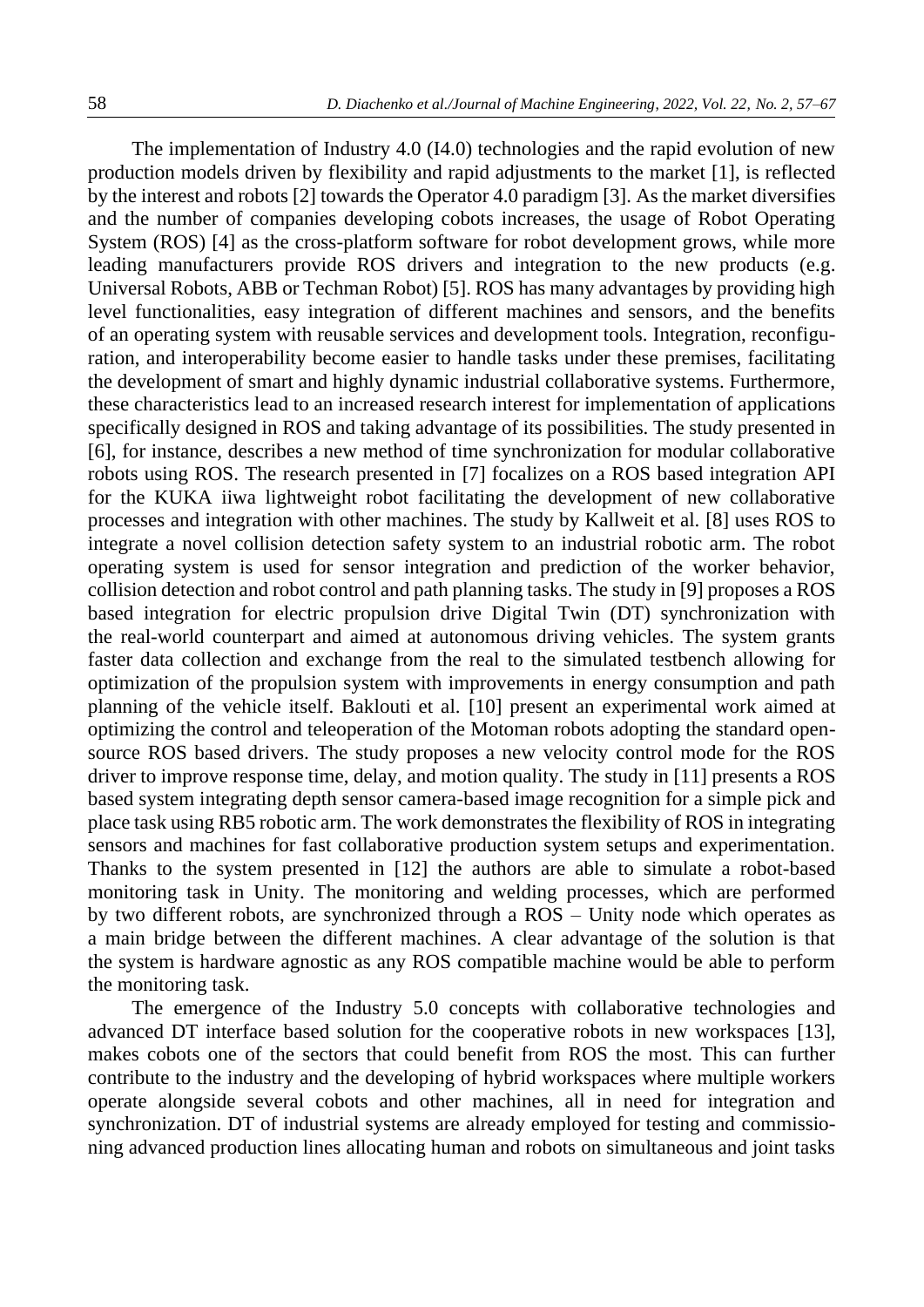[14]. These highly dynamic operations may also frequently require quick changes and testing to determine what configuration provides the best increase of productivity between the humans and the robot. Adopting ROS in combination with DT solutions allows to optimize setup time and resources while providing easy integration for different machines [15] and safe test bench for workspace configuration. Examples can be found in the works by Bilberg et al. [16] and Perez et al. [17] were both monitor based simulations and immersive virtual reality (VR) environments are used to design, control, deploy and monitor collaborative production processes. A mixed reality (MR) solution is proposed in [18] were Unity and ROS are adopted in the implementation of an application supporting design and evaluation of different Human Robot Collaboration (HRC) environments [19]. Similarly, the research presented in [20] proposes a ROS based module to manage different machines, robots and sensors aimed at the design and reconfiguration of HRC assembly lines. The configuration process is supported by the dynamically synchronized digital counterparts of the real systems. Implementation of HRC methods with support from ROS allows for a flexible, modular and accessible systems, that does not compromise the inherent safety features of the collaborative robots (e.g., force sensors and speed limitations). Combining ROS and DT solutions is also filling the niche for a system that can enable rapid programming and development of safe collaborative practices, without the need for extensive training and potentially even a unified safety development space for multiple instances of potentially different robots.

In this study we present the integration of the OMRON TM5-9000 collaborative industrial robot using ROS and Unity with the existing integrated DT interface of the IVAR laboratory DT system at Tallinn University of Technology lab at allowing for collaboration assessment and reconfiguration of the industrial systems present in the lab. This work benefits from both the above-mentioned advantages of ROS (modularity, interoperability, universality) and the use of Unity in creating advanced interfaces for testing collaboration flows, safety methods, training operators and evaluating user performance and health state. The proposed architecture and interface provide an easy teleoperation and visualization method for the existing robot, while being the base for the integration of the user in the DT loop by means of extended reality (XR) technologies through Unity.

## 2. SYSTEM ARCHITECTURE

The presented solution makes use of the OMRON TM5-900 which is a multi-joint cooperative robot produced by Techman Robot [21]. This robot has 6 joints that define its possible movements and provide hardware limitations to its trajectories within the operational workspace. Figure 1 shows the robot joints and dimensions specifications. The position of the end-effector of the robot changes based on the local angles assumed by each joint and is essential for planning and execution of movements done with digital reproductions of the robot. The system natively utilizes TMflow, a Techman Robot software which is intended for programming, and allows the user to add/remove nodes, to implement logic, variables, motion types and actions which form a list of pre-defined programs/options to be used with the OMRON TM5-900. The software bears some integration features with other products designed by Techman Robot and most importantly allows for ROS set-up through a "Listen"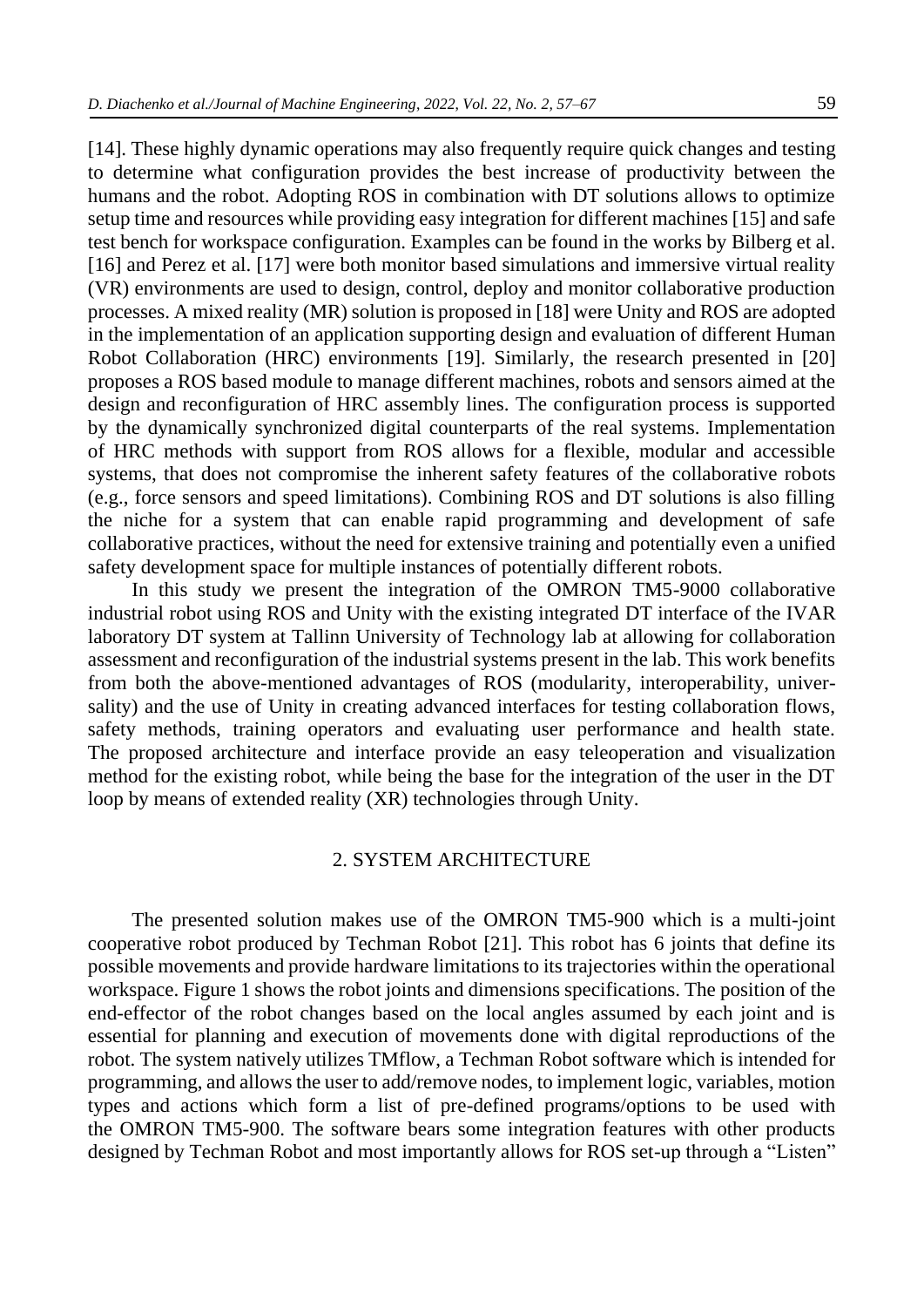node. Before proceeding with the integration of the robot and connection to Unity3D a modification is made in the provided TM ROS Driver. Accordingly, a listening task is set up for the robot in TMflow by opening a listen node granting data reception.



Fig. 1. OMRON TM5-900 joints and workspace dimensions

The TM ROS Driver is implemented in a dedicated Linux Virtual Machine which connects to the Listen node in TMflow via an Ethernet Slave at the driver startup. The architecture of the system is shown in Fig. 2.



Fig. 2. Proposed architecture of the system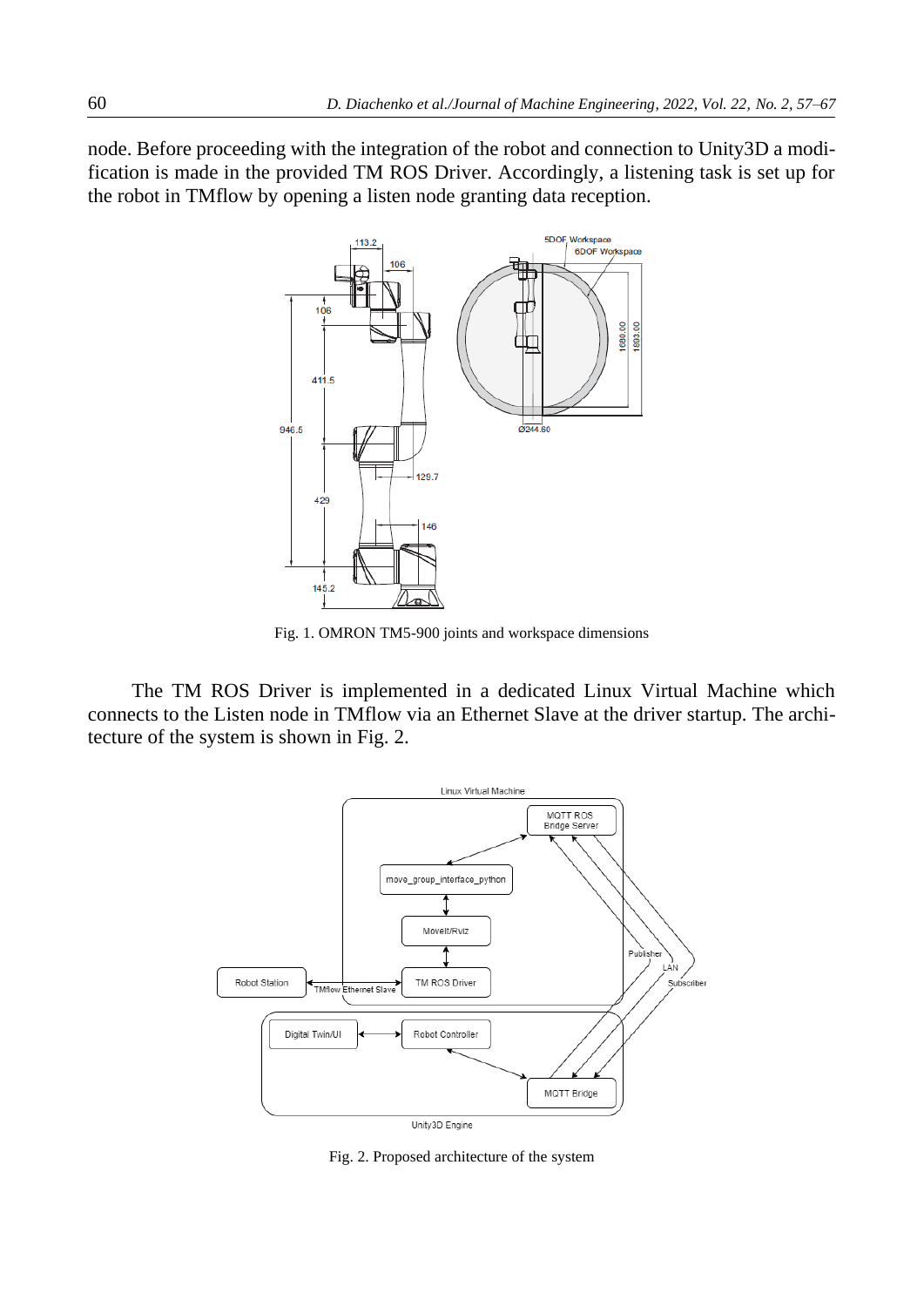The ROS package created in the virtual machine transfers the received real robot parameters through the TM ROS Driver to Unity3D engine. These two are connected through an MQTT LAN Bridge modified to suit the Omron robot and based on the work presented in [22]. The MQTT ROS bridge server publishes the state and new positions of the real robot joints. The ROS Bridge Client on the Unity3D side is used by the robot controller. This is developed to control and update the DT robot joint positions based on the MQTT message subscription and publishing, and as a base for the User Interface (UI) command issuing and controls. After comparing different solutions MoveIt [23] was selected as a path planning software for this system. The following paragraphs explain more in detail the implementation of the software and DT control in Unity.

### 3. IMPLEMENTATION

The following paragraph will exemplify the implementation of the basic components of the proposed system including the choice of path planning software and methods, the ROS Unity communication, the creation of the robot DT, controller and UI in Unity3D.

### 3.1. PATH PLANNING

While Techman Robot does provide a TM ROS Driver that connects their TM Flow to ROS, the Driver has only limited pre-setups and few developed options. During the initial stage of development different solutions were evaluated including Gazebo, ROS industrial, and TM ROS Driver. MoveIt was chosen as the final approach as it allows efficient path planning, is part of the ROS ecosystem, makes use of URDF robot models provided by the TM ROS Driver including their visualization through Rviz, and easily allows to process data communication with the Unity3D controller. The *move\_group\_python\_interface script* is created in python and aimed at path planning and execution. This script has several methods dedicated to receiving and processing the information exchanged from the MQTT bridge, storing them and calculating new trajectories. These methods are summarized in Table 1.

| <b>METHOD</b>                                            | <b>FUNCTION</b>                                                                                                                                                    |
|----------------------------------------------------------|--------------------------------------------------------------------------------------------------------------------------------------------------------------------|
| Joint_callback                                           | Callback method that assigns received subscriber data to script position values.                                                                                   |
| all_close                                                | Method for testing if a list of values is within a tolerance of their counterparts in<br>another list.                                                             |
| init                                                     | Basic method which initialises MoveIt and assigns groups and interfaces                                                                                            |
| go_to_joint_state                                        | Main method used for trajectory planning and execution; It uses the values received<br>through the MQTT Bridge to initiate a new movement for the robot            |
| go_to_pose_goal,<br>plan_cartesian_path,<br>execute_plan | MoveIt configuration supports movement planning based on end-effector pose and<br>Cartesian path planning. These functions are not used in the scope of this work. |

Table 1. Move\_group\_python\_interface script methods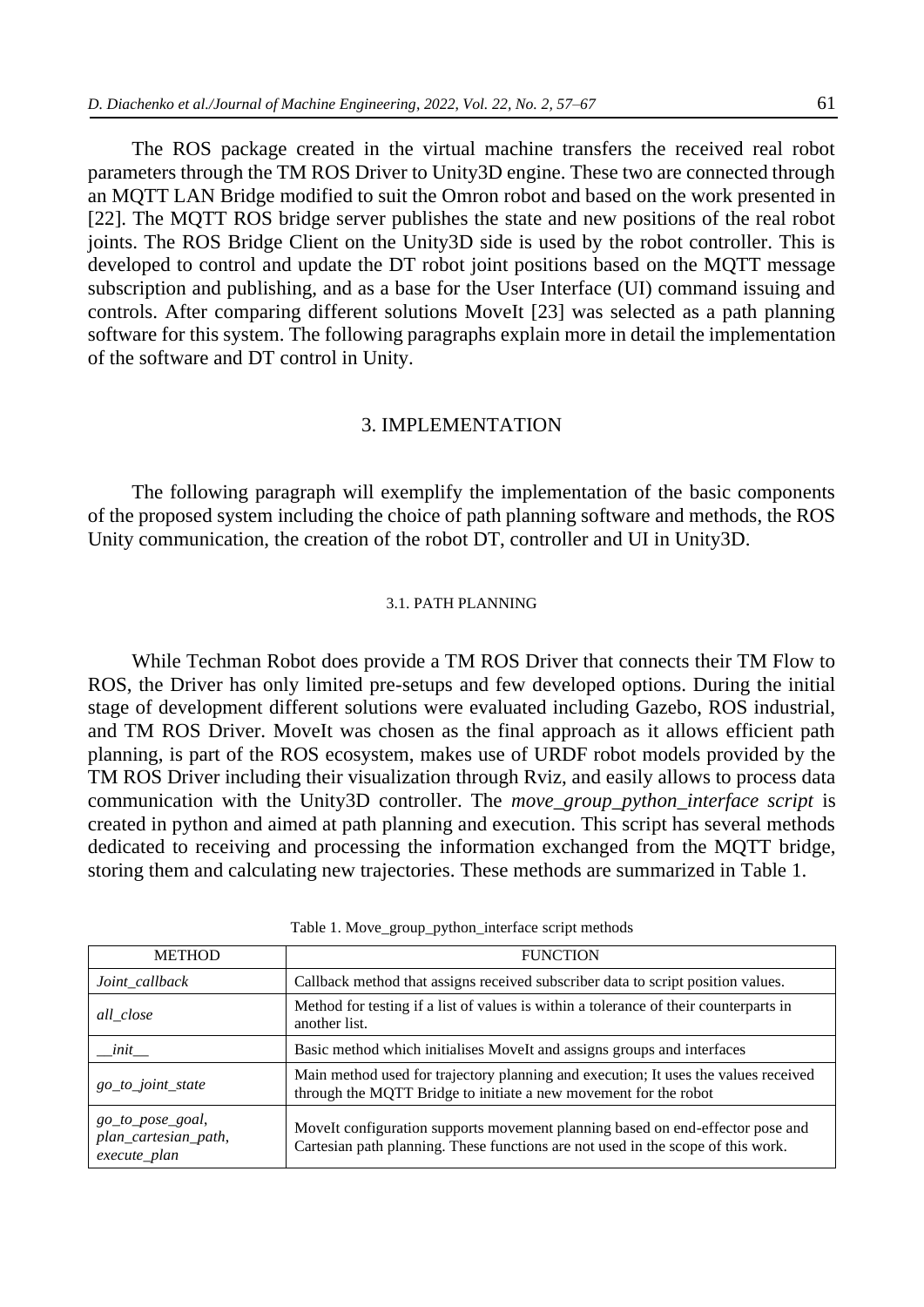The script integrates a queueing capability to counterbalance the multi-axial movement deficiency of MoveIt and allowing for up to 10 movement commands to be temporarily stored. This allows each command to start after the previous goal state has been reached when the user tries to execute several publishes one after the other.

### 3.2. MQTT ROS-UNITY COMMUNICATION

The communication between ROS and Unity3D is provided by MQTT bridge published/subscriber scripts. The *move\_group\_python\_interface* serves the *OmronMove*  message type created to fit the specific robot requirement for transferring data referring to each joint angle. The message is sent through LAN Server to Unity3D. The two communication topics involved are:

- */omron/joints/feedback* ROS topic sending the constructed *OmronMove* message consisting of robot current positions to Unity3D
- *omron/joints/command* ROS topic receiving an *OmronMove* message from Unity3D consisting of the goal angles chosen by the user and to be transferred to the path calculation and real robot movement

The provided communication method can be easily modified and extended to transfer additional variables and data for other types of robots. From the Unity3D side there are two scripts written in C# managing the publication and subscription of the robot joints positions. The first, *MqttOmronMovePublisher*, packages the input joint angle values into the *OmronMove* message type and publishes them on the *omron/command* MQTT topic which is received by */omron/joints/command* at the ROS side after the conversion and JSON deserialization. The second script, *MqttOmronMoveSubscriber*, receives the *OmronMove* message type which is then passed onto each joint of the digital robot model and used by the DT controller script to reposition the robot joints.

#### 3.3. UNITY INTEGRATION

Unity3D game engine is employed in the implementation of the robot DT, controller and UI. Unity3D is a powerful tool supporting a wide range of hardware and software development kits which enable application developments for a variety of operating systems. The first step of the DT implementation is the integration of the OMRON TM5-900 3D model in a new Unity project. One of the main requirements for the Unity robot DT integration is the correspondence and fidelity to the real machine geometry ensuring no differences existing between real and digital counterpart. The mesh and URDF definitions for the models are provided with TM ROS Driver and already employed for MoveIt-Rviz path planning and visualization. Unity3D does not support URDF files import. For this reason, we made use of the Unity3D-URDF import plugin provided by Unity Technologies. This plugin is based on ROS#, which is a ROS to Unity integration project written in C# programming language and widely employed in similar scenarios. Through the adopted plugin the model is imported in Unity along with the correct axis reference system. After importing, the OMRON TM5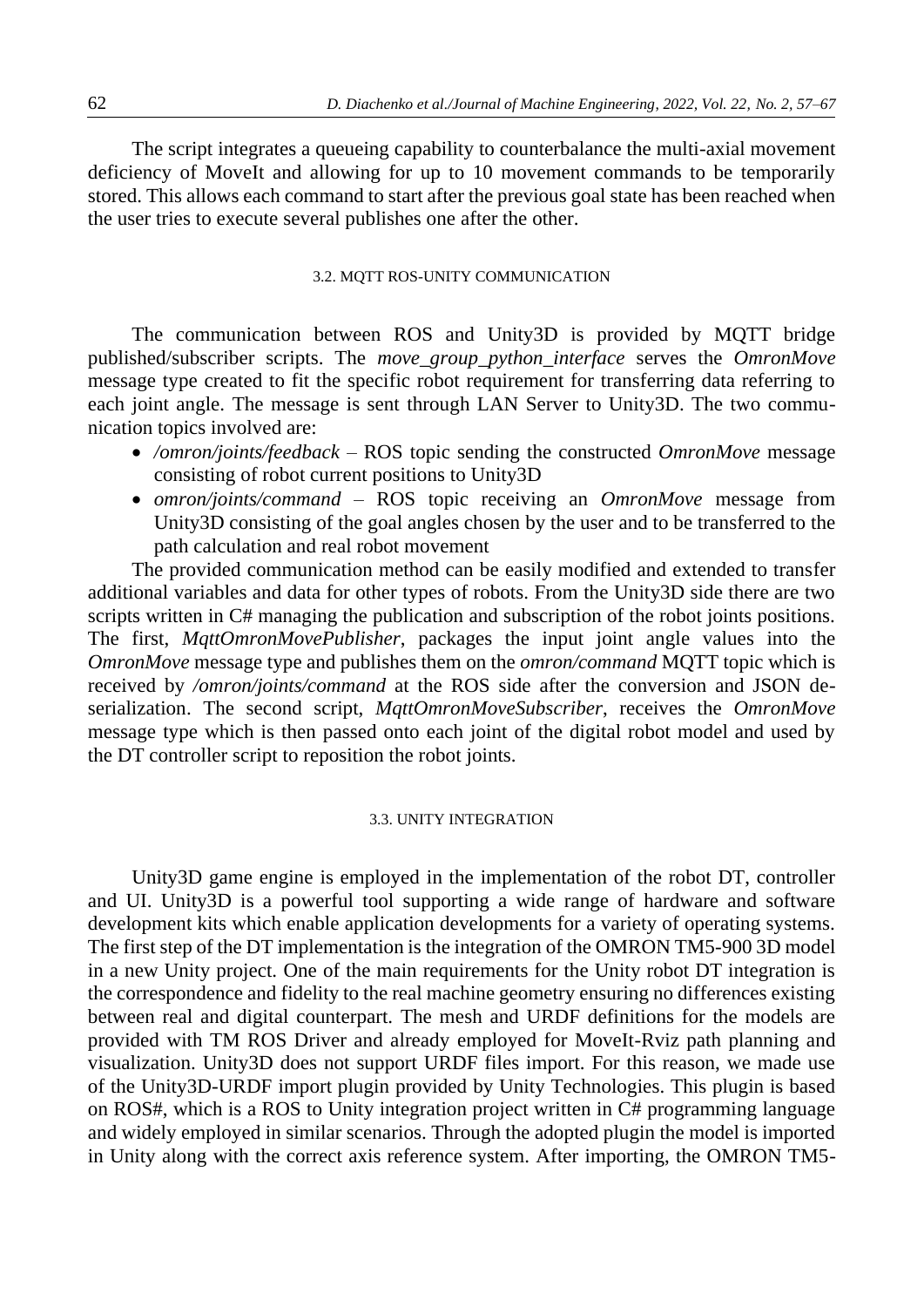900 3D model went through an optimization process including mesh simplification and hierarchy structuring. The final robot DT is constituted by a nested tree structure of Unity *GameObjects,* with each subsequent joint being a child object to the previous one starting with the base of the robot and ending with the end-effector. Each joint carries the relevant scripts necessary for controlling and rotating the joints angles. The resulting DT robot is shown in Fig. 3.

A second robot model, *'ghost'*, was created in the scene, and differentiated from the main DT by applying a different texture material. While the purpose of the main 3D model is to represent the angle/joint values of the real OMRON TM5-900 robot and serve as the Digital Twin, the purpose of the *ghost* robot is to preview the robot position and joint angles when the user interacts with the UI and provide visual feedback to user interactions with the control application.



Fig. 3. OMRON TM5-900 DT in Unity3D

### 3.4. ROBOT CONTROLLER AND USER INTERFACE

The robot controller is constituted by a collection of scripts written in  $C#$  programming language and employed to manipulate both the DT and *ghost* robot in Unity. The controller accomplishes two main functions: it achieves the implementation of DT as a concept, and it provides a visual representation to the goal state of the robot by means of the *ghost* preview method, Fig. 4.



Fig. 4. DT and *ghost* robot when the position is published (left), midway (center), and having reached the goal state (right)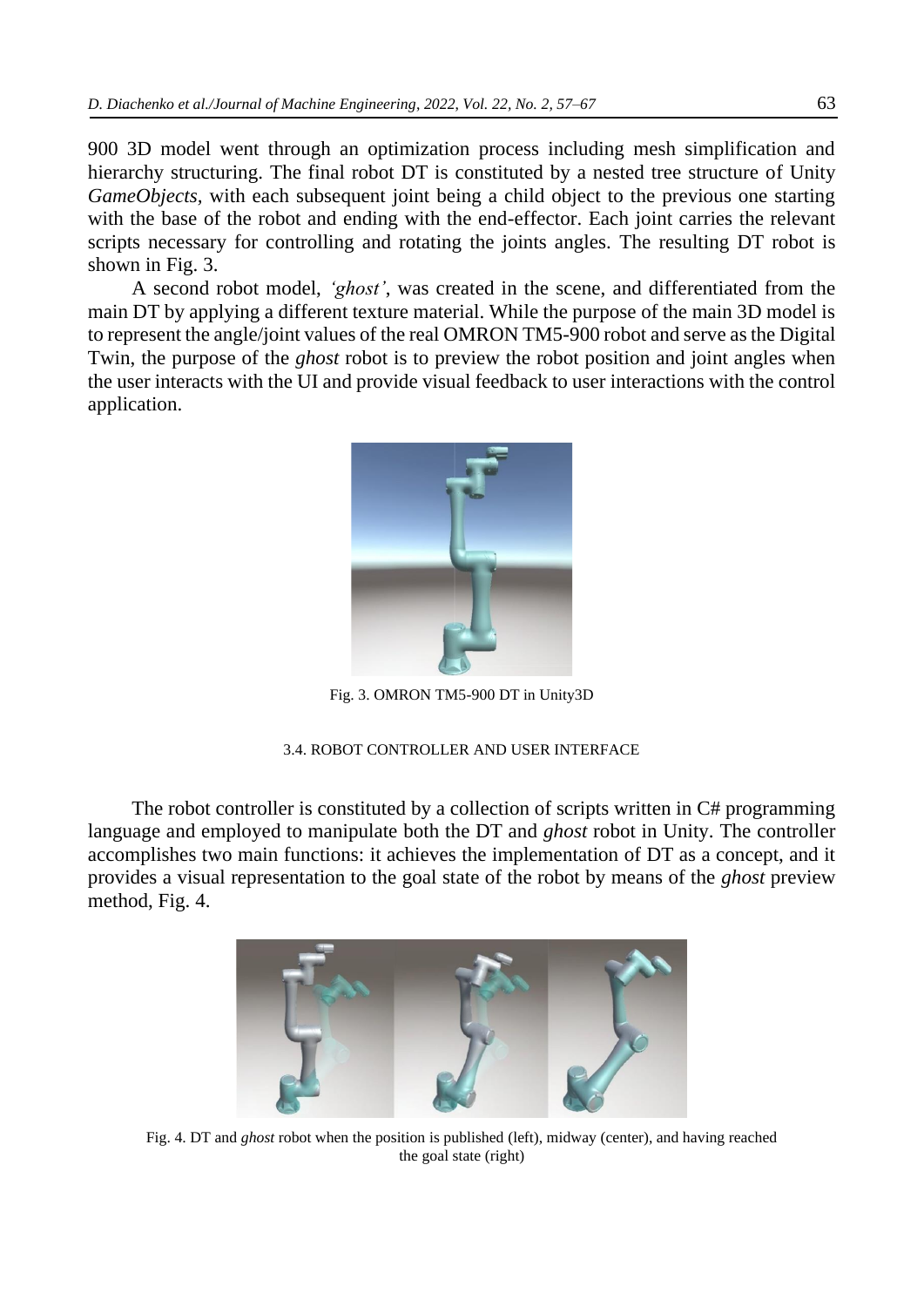The *OmronMovePublisherWrapper* checks for the UI sliders inputs and transfers the values to the robot joint angles, Fig. 5. Additionally, it uses the *Mqtt-MovePublisher* to publish the values to the topic and initiating the physical robot movement.



Fig. 5. OMRON TM5-900 DT remote control U

The *JointRobotROSPreviewer* script controls the preview state of each new position by sending the rotational angle value to the assigned *ghost* robot joints by means of the *ArmedRobotJoint.* The angle input is taken from the values passed by the *MqttOmron-MovePublisher.* The *JointRobotROSStateUpdater* is equivalent to the *JointRobotROSPreviewer* for the DT robot.

This script passes the values received from *MqttOmronMoveSubscriber,* holding the joint angles of the real robot, to the assigned DT joints whom position is updated through the *ArmedRobotJoint* script. This last script is attached to each of the joints the DT robot and the *ghost* robot. The code gets the angles values from either *JointRobotROSStateUpdater* or *JointRobotROSPreviewer* and locally rotates the joint to the correct position along the selected axis. Furthermore, the script defines rotational limits for each joint that can be modified from the Unity inspector component. The monitor based remote control UI is also developed in Unity3D and provides several visualization and control functions for the DT robot and consequently its real counterpart. The interface provides the user with full camera view over the DT and *ghost* robot and the possibility of adjusting the camera position, rotation and zoom by means of user interface sliders overlayed on top of the scene view. These controls include a *Reset Position* button used to reposition the camera in its original location after being modified. The robot control interface displays the six different joint names (shoulder-1, arm-1, arm-2, wrist-1, wrist-2, wrist-3) and values for the goal position of each joint and current robot joint position, (in degrees). The values are updated dynamically by means of the UI scripts *SliderValueShow* and *CurrentPOSUI.* Six sliders are controlling the desired joint rotation angle goal position whom values are updating the *ghost* robot dynamically. Finally,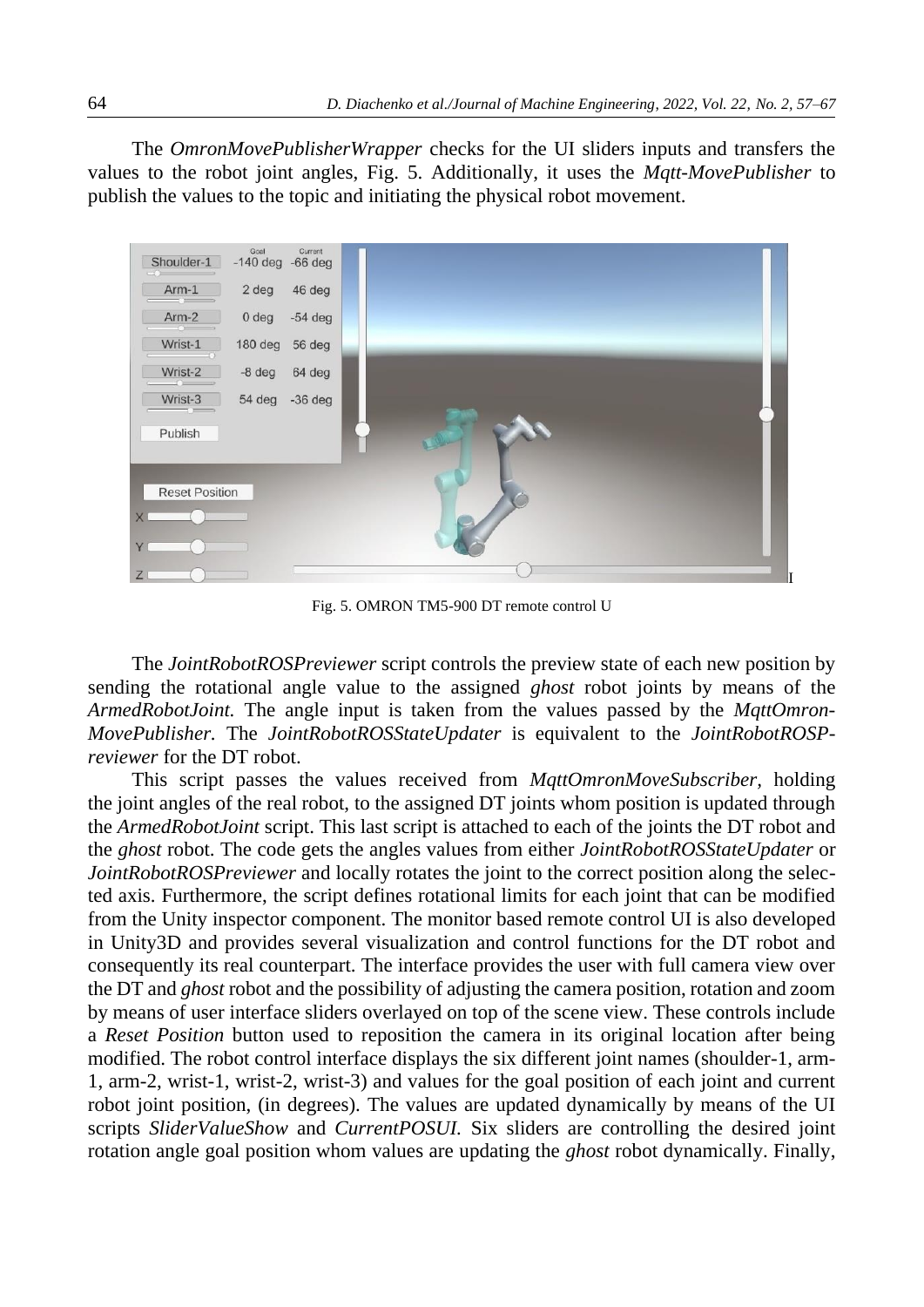the *Publish* button sends the selected goal state values to ROS for the update of the real robot joint positions.

## 4. CONCLUSION AND FUTURE WORKS

The developed solution exemplifies the capabilities of ROS-Unity architecture by successfully providing a DT interface for OMRON TM5-900 and an architecture that would allow for future easy expansion of UI components and connected machines. The system provides a simple UI for remote operation and visualization of the robot. The proposed software consists of a desktop-based application and UI developed in Unity3D. The ROS package and custom-made logic are installed on the same local network of the real robot, used to execute the commands received from the UI and for the synchronization of real and DT robotic arm positions by means of MQTT communication protocol. MoveIt is used for path planning and calculation. The presented DT UI system for the OMRON TM5-900 achieves a high level of modularity and shows the potential of ROS in providing a significant degree of flexibility in integrating different automated robotic systems. The solution responds to the increasing needs of the modern production lines resulting in dynamically changing scenarios and demanding for universal software tools and methods facilitating the exploitation of human machine collaboration, limiting the costs, and optimizing the production processes.

Future developments will include the optimization of more advanced interface functions, controls, and interaction methods. Different UI controls for joint angle target position should be taken into consideration as much as the possibility of controlling and visualizing the robot in Cartesian space. The assessment of the proposed UI against the real robot control and programming methods, by evaluating their usability and design features, is another important aspect which will include the estimation of hardware-based delay and angular errors on the specific machine manipulation. The possibility of integrating remote UI controls for different end effectors should be taken into consideration and integrated as selectable list of tools in the main system interface. At last, both the planning limitation of the MoveIt libraries and impossibility of accessing the OMRON TM5-900 security force sensor parameters might be addressed to improve usability, error notification, safety, and control over the joint's movements.

The main future goal will be integrating the proposed architecture in the mobile based dashboard and full immersive Virtual Reality (VR) DT interfaces already implemented in the IVAR laboratory DT system at Tallinn University of Technology. The integration of the OMRON robot DT into a highly interactable XR environment would allow a fully immersive or augmented interface experience for different machines. The operator will be able to interact with virtual, augmented and real components and equipment both locally and remotely. The system will provide a base for advanced interaction methods, gesture or voice control, exploiting the easy XR hardware integration of Unity3D. Furthermore, by putting the user at the center of the DT loop and within the user interface through sensor integration and VR interaction and visualization tools, the system will provide a base to implement advanced I5.0 monitoring, collaboration method evaluation, and assessment of the operator health and performance in the production system.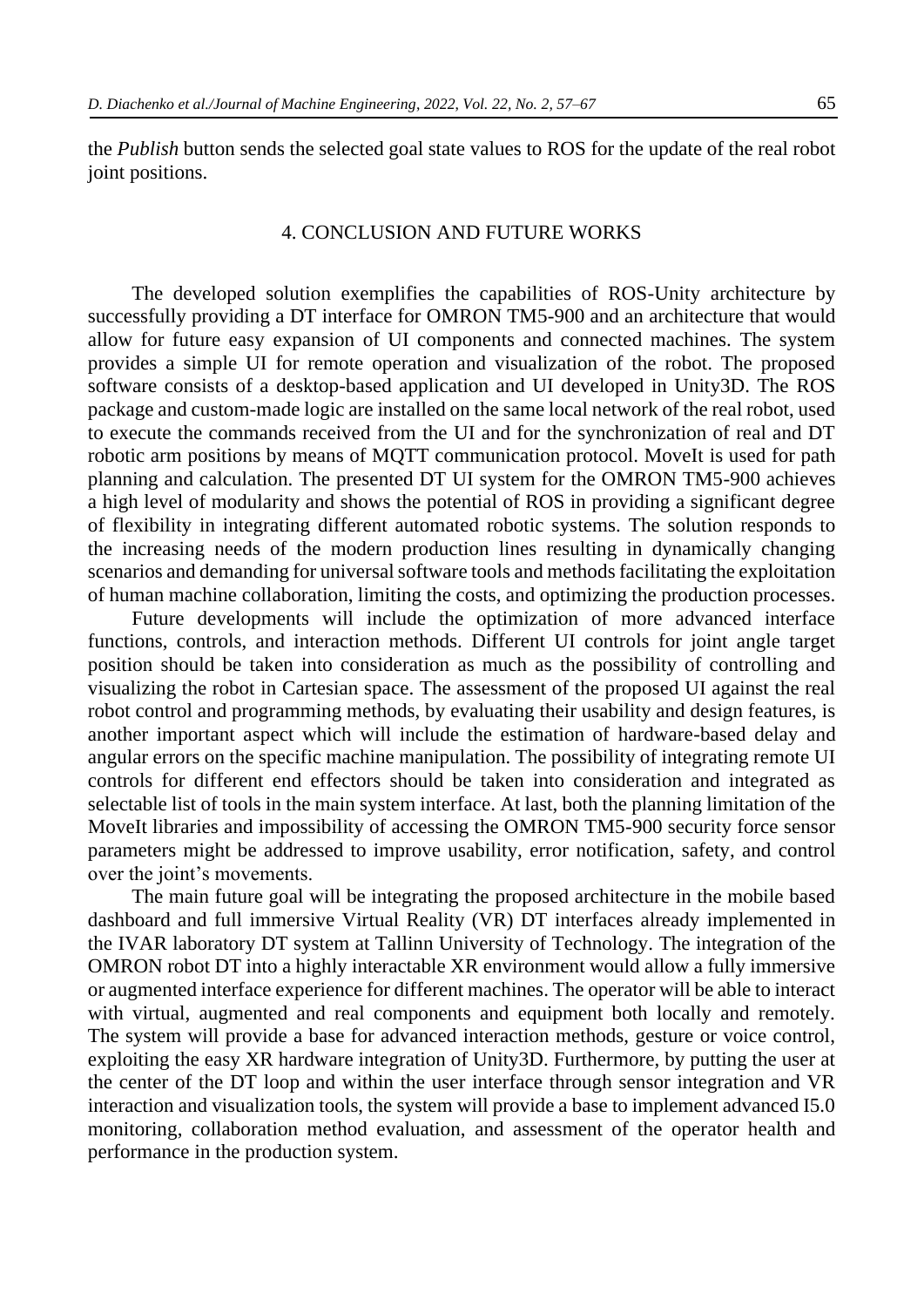#### ACKNOWLEDGEMENTS

*The research was conducted using the Smart Industry Centre (SmartIC) core facility funded by the Estonian Research Council grant TT2. In addition, Vladimir Kuts has received funding from the European Union's Horizon 2020 research and innovation program under the Marie Skłodowska‐Curie grant agreement No. 847577; and a research grant from Science Foundation Ireland (SFI) under Grant Number 16/RC/3918 (Ireland's European Structural and Investment Funds Programmes and the European Regional Development Fund 2014‐2.*

#### **REFERENCES**

- [1] BASTIDAS-CRUZ A., HEIMANN O., HANINGER K., KRÜGER J., 2020, *Information Requirements and Interfaces for the Programming of Robots in Flexible Manufacturing,* Annals of Scientific Society for Assembly, Handling and Industrial Robotics, 183–192.
- [2] SHERWANI F., ASAD M.M., IBRAHIM B.S.K.K., 2020, *Collaborative Robots and Industrial Revolution 4.0 (IR 4.0)*, International Conference on Emerging Trends in Smart Technologies, ICETST 2020.
- [3] ROMERO D., BERNUS P., NORAN O., STAHRE J., FAST-BERGLUND A., 2016, *The Operator 4.0: Human Cyber-Physical Systems & Adaptive Automation Towards Human-Automation Symbiosis Work Systems*, IFIP Advances in Information and Communication Technology, 677–686.
- [4] QUIGLEY M., CONLEY K., GERKEY B., FAUST J., FOOTE T., LEIBS J., WHEELER R., NG A.Y., 2009, *ROS: an Open-Source Robot Operating System*, ICRA Workshop on Open Source Software, 3, 5.
- [5] https://robots.ros.org/.
- [6] GUTIERREZ C.S.V., JUAN L.U.S., UGARTE I.Z., GOENAGA I.M., KIRSCHGENS L.A., VILCHES V.M., 2018, *Time Synchronization in Modular Collaborative Robots,* rXiv:1809.07295.
- [7] MOKARAM S., AITKEN J.M., MARTINEZ-HERNANDEZ U., EIMONTAITE I., CAMERON D., ROLPH J., GWILT I., MCAREE O., LAW J., 2017, *A ROS-Integrated API for the KUKA LBR iiwa Collaborative Robot*, IFAC-PapersOnLine, 50, 15859–64.
- [8] KALLWEIT S., WALENTA R., GOTTSCHALK M., 2016, *ROS Based Safety Concept for Collaborative Robots in Industrial Applications*, Advances in Intelligent Systems and Computing, 27–35.
- [9] KUTS V., RASSOLKIN A., PARTYSHEV A., JEGOROV S., RJABTSIKOV V., 2021, *ROS Middle-Layer Integration to Unity 3D as an Interface Option for Propulsion Drive Simulations of Autonomous Vehicles* IOP Conference Series: Materials Science and Engineering, 1140 012008.
- [10] BAKLOUTI S., GALLOT G., VIAUD J., SUBRIN K., 2021, *On the Improvement of Ros-Based Control for Teleoperated Yaskawa Robots*, Applied Sciences (Switzerland), 11.
- [11] KREITZ J., LEE M., SUBPARK H., OH P.Y., OH J.H., 2020, *Implementing ROS Communications for Sensor Integration with the RB5 Collaborative Robot*, 2020 10th Annual Computing and Communication Workshop and Conference, 378–383.
- [12] SITA E., HORVATH C.M., THOMESSEN T., KORONDI P., PIPE A.G., 2018, *ROS-Unity3D Based System for Monitoring of an Industrial Robotic Process*, 2017 IEEE/SICE International Symposium on System Integration, 1047–1052.
- [13] MADDIKUNTA P.K.R., PHAM Q-V., PRABADEVI B., DEEPA N., DEV K., GADEKALLU T.R, RUBY R., LIYANAGE M., 2021, *Industry 5.0: A Survey on Enabling Technologies and Potential Applications*, Journal of Industrial Information Integration, 100257.
- [14] KUTS V., CHEREZOVA N., SARKANS M., OTTO T., 2020, *Digital Twin: Industrial Robot Kinematic Model Integration to the Virtual Reality Environment*, Journal of Machine Engineering, 20/2, 53–64.
- [15] KUTS V., OTTO T., BONDARENKO Y., YU F., 2020, *Digital Twin: Collaborative Virtual Reality Environment for Multi-Purpose Industrial Applications*, ASME International Mechanical Engineering Congress and Exposition, Proceedings, IMECE2020-23390, V02BT02A010.
- [16] BILBERG A., MALIK A.A., 2019, *Digital Twin Driven Human–Robot Collaborative Assembly*, CIRP Annals, 68/1, 499–502.
- [17] PEREZ L., RODRIGUEZ-JIMENEZ S., RODRIGUEZ N., USAMENTIAGA R., GARCIA D.F., 2020, *Digital Twin and Virtual Reality Based Methodology for Multi-Robot Manufacturing Cell Commissioning*, Applied Sciences, 10, 3633.
- [18] SIEGELE D., STEINER D., GIUSTI A., RIEDL M., MATT D.T., 2021, *Optimizing Collaborative Robotic Workspaces in Industry by Applying Mixed Reality*, International Conference on Augmented Reality, Virtual Reality and Computer Graphics*,* 544–559.